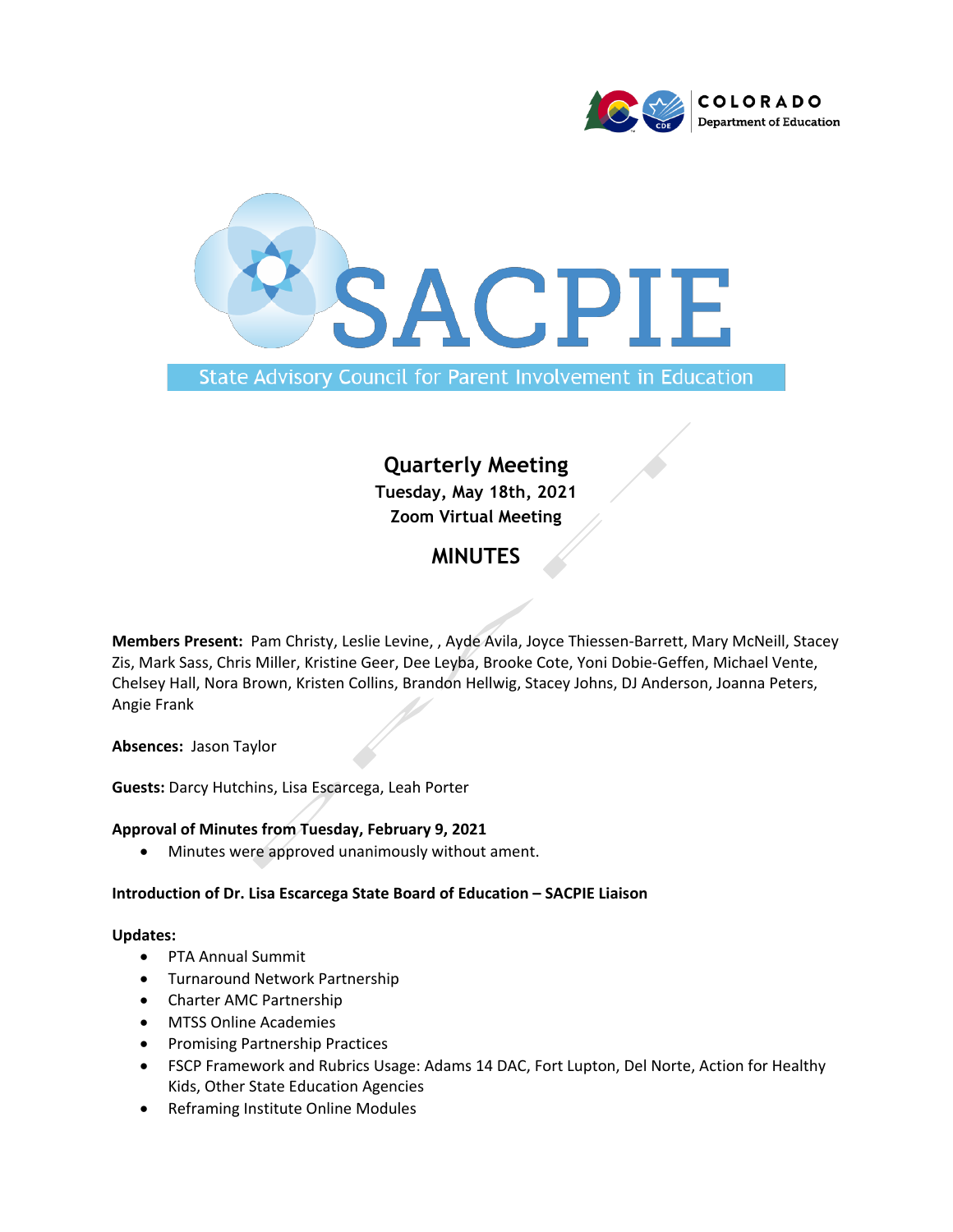#### **On the Horizon:**

- FSCP Framework Collaborative
- SAC/DAC Networking Series
- School Climate Transformation Grant
- State Personnel Development Grant

#### **Reframing the FSCP Conversation:** *\*All information is research based*

- Identify the significant differences between how experts explain family engagement and how the public, practitioners and policymakers feel about it.
- Discuss why these differences are getting in the way of family and community engagement programs and policies getting the support and buy-in they need to succeed.
- Explain new framing strategies that shift family engagement from being "nice to have" to a "must have"
- Apply those strategies when communicating with parents, caregivers, administrators, practitioners, etc.

#### **Metaphors**

• The Space Launch Metaphor: power lies in the way that components of the metaphor map onto family, school, and engagement.

ex: "As we prepare to launch another school year, I am committed to expanding the team of dedicated specialists in our mission control room."

• Opportunity For All Metaphor: to engage people in discussions about equitable engagement, advocacy messages should pair a diagnosis of current inequity with an appeal to the value of Opportunity for All.

ex: "This year, I'm excited to start, "Lunch with Ms. Lynch," where parents can schedule meetings with me to see how their children are doing in school." VS. "We believe all students and families should have an opportunity to engage beyond the classroom. That's why our school is partnering with Central Ave. Doughnuts to host "Doughnuts and Chat" events."

#### **Communication Challenges:**

- Narrow understanding of partnerships
- Limited recognition of the role of institutions in cultivating partnerships
- Unclear link to equity
- Speaking Up for Every Child
- Lack of understanding about the broader impacts of partnerships

#### **Cultural Models Overview**

- Cultural Models: "The shared but implicit understandings, assumptions, and patterns of reasonings."
- Foundational Models: "Caring about a child and caring alone is what makes good parents, a good teacher, or an engaged community member."
- Research Based Partnership Programs -> Intentional, Proactive, High-Impact Strategies
- Morals, Manners and Responsibility: "The moral education children receive at home and in school is reinforced by interactions within the community."

Please share any announcements and provide your feedback at any time to: